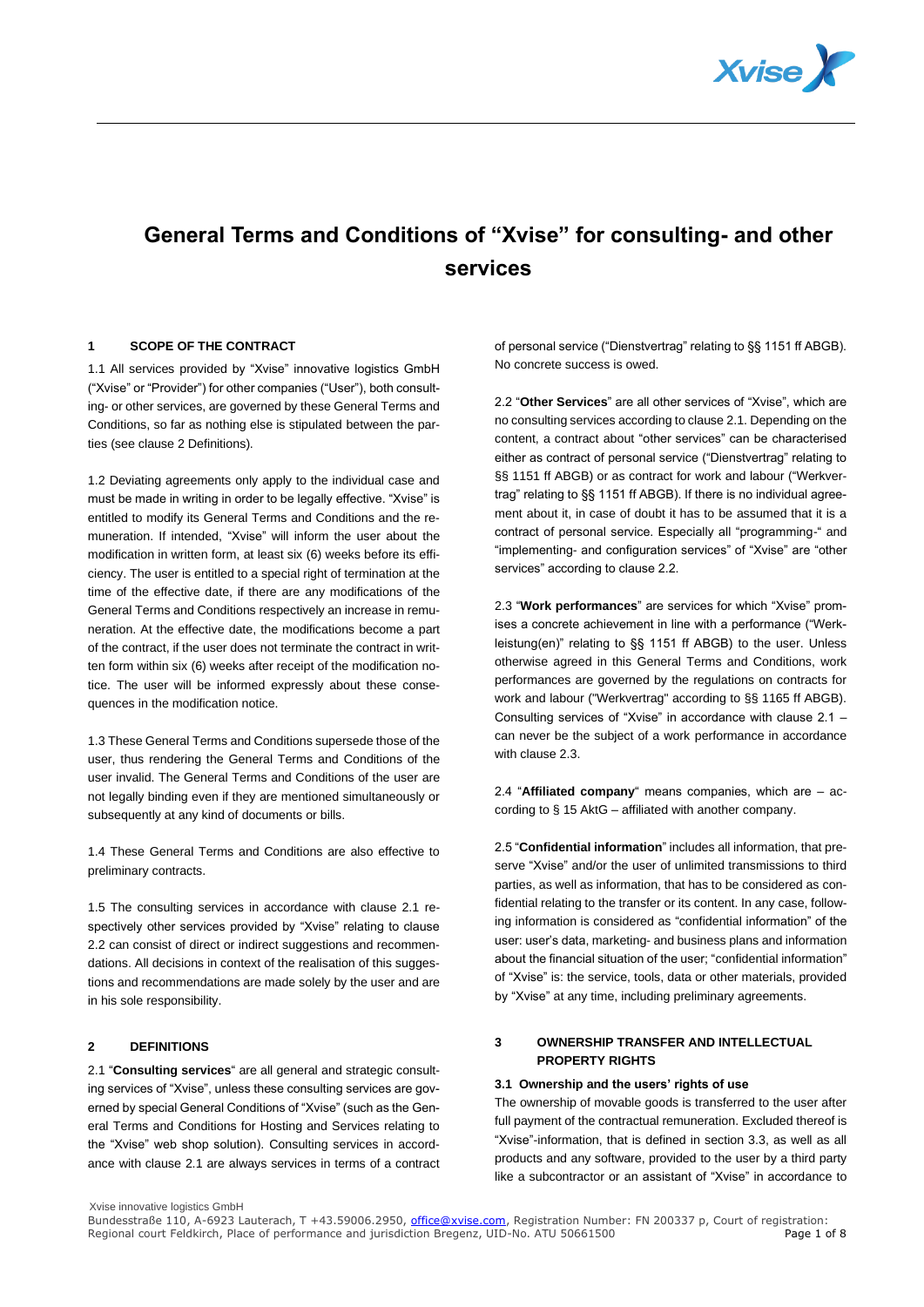

an individual agreement. The same applies if products or any software is provided to the user by any other means.

Subject to full contractual payment of the remuneration owed, "Xvise" grants the user the right of use for individually developed respectively provided products for internal usage within the scope that is necessary for a proper contract fulfilment. Without the prior written consent of "Xvise", the user is not entitled to pass on, transfer, sublicense, or make the working results otherwise available to third parties.

#### **3.2 The use of "Xvise" working results**

"Xvise" is entitled to use and modify all products (working results) for all purposes, especially for other users, as far as it does not violate any contractual confidentiality commitment.

#### **3.3 "Xvise"-information**

Relating to a commission, "Xvise" may provide intellectual property from "Xvise" or third parties in connection to work results, which is not individually developed for the user within a special commission. Among others, this includes patents, brands, trade secrets, know-how, processes, proceedings, software, methods, templates, schedules, concepts, additional software, specifications, drafts, plans, designs, first drafts, samples, examples, records, documentations, ideas, knowledge, facts (altogether "Xvise"-information). "Xvise" reserves all rights, titles, claims of "Xvise"-information, other internal data, provided in the context of a commission, and all derived data.

## **3.4 The users' right of use of "Xvise"-information**

The user conditionally obtains a limited, non-transferable right for internal use of "Xvise"-information, if work results contain "Xvise" information. This right is subject to full payment of contractual remuneration.

# **4 CONCLUSION AND DURATION OF THE CONTRACT**

4.1 The contract is concluded when "Xvise" has confirmed the acceptance of the commission in writing, or has actually started to provide the service. "Xvise" is only contractually bound by services as described in the confirmation of the commission. "Xvise" is not legally bound by information in brochures, advertisements and product information sheets, unless the content of these documents is referred to in writing in the commission. Side agreements as well as agreements regarding deadlines and delivery dates beyond the content of the respective contract and these Terms and Conditions must be made in writing or via email. Contracts (orders, commissions) must be duly signed in order to be legally effective. In absence of a valid signature contracts (orders, commissions) are legally void.

4.2 The user and "Xvise" agree and expressly acknowledge that no contractual determined date or schedule is a fixed date of performance. These dates and schedules are expected beginningand closing dates for the contractual fulfilment and they can be

modified within the duration of the commission. Contractually mentioned delivery times and performance deadlines are only legally binding, if "Xvise" designates them as obligatory in written form.

4.3 All offers from "Xvise" are non-binding, if not agreed otherwise expressively in the offer. "Xvise" is entitled to minor technical modifications to offers, even after acceptance of the offer from the user.

4.4 If not agreed otherwise, continuous obligations can be terminated within a notice period of three (3) months at the last day of each month in written form.

4.5 In case of serious violations of liabilities of continuous obligations, or in case of frequent violations of the user, the provider is entitled to terminate temporarily contractual services full or partly to his choice for exceptional reasons without any notice periods. The provider is entitled to charge the costs resulting from the mentioned measures from the user, at the prices valid at each provider. If the user is responsible for the legal violation, he is additionally obliged to compensate the resulting damage for the provider. The same applies in case of the initiation of a compensation or bankruptcy proceedings, or failure to comply with a payment date, despite a written reminder.

## **5 COPYRIGHTS**

5.1 All documents of "Xvise" contain know-how and development services of "Xvise", as well as their subcontractors and are governed by legal provisions. It is expressly prohibited to evaluate, copy, or make any documents and information available to third parties without the agreement of "Xvise" in written form, neither completely, nor in extracts. The user is only entitled to use documents and information from "Xvise" if "Xvise" expressly provides corresponding rights within a written agreement about usage rights. Even details and extracts are governed by legal provisions.

# **6 DUTY TO COOPERATE; RESPONSIBILITIES OF THE USER**

6.1 The user fully provides all necessary duties to cooperate for the implementation of contractual services on time.

## **7 IMPEDIMENTS TO PERFORMANCE**

7.1 The user is obliged to provide all necessary information to "Xvise" and to point out any relevant circumstances on its own initiative.

7.2 If the period of performance is affected in relation to the agreed dates, by reasons that are not in the responsibility of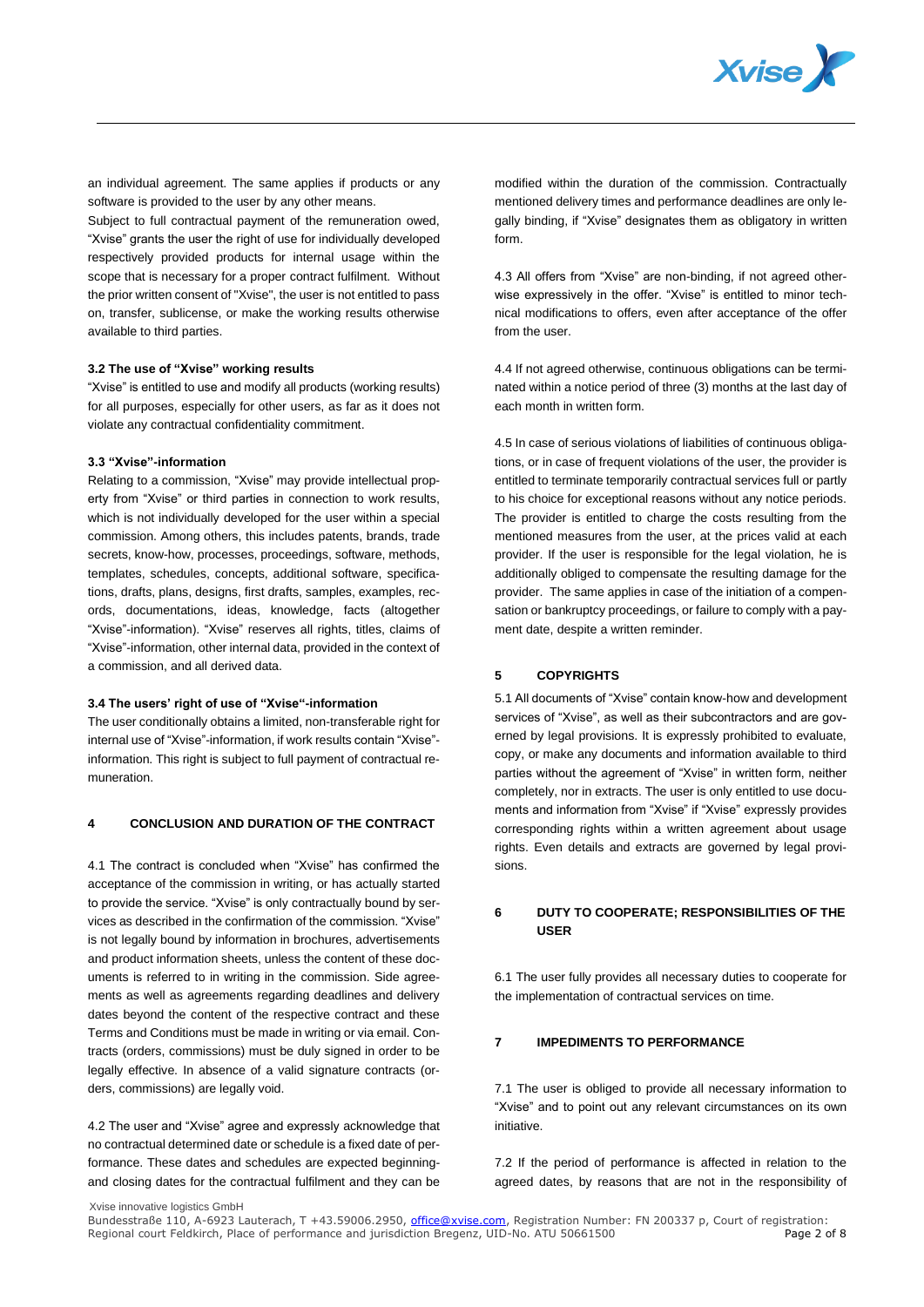

"Xvise", "Xvise" is entitled to extend the period of performance respectively and to demand a change of the dates. The user has to bear all eventual additional costs, arising for "Xvise" caused by such an affection.

7.3 If the user prevents the provision of services, nevertheless the agreed remuneration is due to "Xvise". Regarding to this, the user has to replace incurred additional expenses in case of a delay or other obstructions.

#### **8 REMUNERATION**

#### **8.1 In general**

The settling of accounts for partial services is possible. "Xvise" is entitled to invoice all additional costs (e.g. travel costs) and/or third party expenses, in addition to the agreed fee, unless explicitly agreed otherwise. If information provided by the user that was used to calculate the fee for services was incorrect, incomplete or subsequently modified, "Xvise" is entitled to adjust the fee accordingly. Payment for all services is due on the date of invoice. The invoiced amount must be transferred to "Xvise" immediately and without any deductions. The user is not entitled to withhold payments. The user may only set off against such claims that have been legally established by a court or recognised by "Xvise" in writing. In the event of a default in payment, the interest on arrears shall be eight (8) percent above the basic rate.

## **8.2 Resource-related remuneration**

All other services provided by "Xvise" are paid according to the rates for service of the respective valid fee list of "Xvise" which is enclosed to the contract and are due upon receipt of the invoice for payment.

#### **8.3 Taxes**

All remunerations are net amounts and have to be paid additional to the statutory value added tax.

#### **8.4 Cancellation**

Cancellations by the user are only possible if "Xvise" agrees in written form. If "Xvise" agrees to a cancellation in written form, "Xvise" is entitled to charge a cancellation fee in addition to the performed services and elapsed costs.

#### **8.5 Indexation**

All prices are adjusted on the basis of the Statistik Austria consumer price index (basis 2010=100). Base number for the calculation of the index is the month of the contract conclusion.

The respective index adjustment takes place annually at the beginning of each fiscal year. A non-enforcement of the index adjustment is no renunciation to the enforcement of price increases.

#### **8.6 Remunerations, discounts, commissions**

The user agrees that "Xvise" may receive remunerations, discounts, commissions, or other compensatory measures (hereafter "benefits") by software-, hardware- and other suppliers and sub-suppliers. There is no claim of the user to participate in such benefits. These benefits are no – and they will never be – a part of the remuneration.

#### **9 THIRD-PARTY RIGHTS**

9.1 "Xvise" is obliged to defend, to exempt from and indemnify the user against any kind of claims, especially against claims for compensation ("liabilities") asserted by third parties against the user. "This applies so far as these liabilities result from a violation of a trademark, patent, copyright or a patent issued at the time of the assignment of a commission (summarising "intellectual property rights") of a third party, each providing that the user

(i) informs "Xvise" immediately about any kind of claims asserted by third parties,

(ii) grants "Xvise" the authority to determine arrangements of legal disputes, the defence, respectively the settlement of such claims,

(iii) grants "Xvise" an absolute cooperation in accordance with the defence of such claims,

(iv) complies with the instructions of "Xvise" according to an omission of the use of products, which can justify a violation of intellectual property rights, at the exclusive discretion of "Xvise".

9.2 Aforementioned stipulations shall not apply to the violation of third-parties rights that arise as follows:

(i) by a different use of the documentation provided by "Xvise", and/or by other than internal purposes of the user;

(ii) by any change of the product (working result), which was not expressly authorized in writing by "Xvise".

(iii) by the omission of the user to use improvements of the product (working result), provided by "Xvise".

(iv) through the distribution, marketing or use of the product (working result) by the user in favour of a third party, or

(v) by combining the product (working result) with other materials, which were not provided by "Xvise".

9.3 If the product (working result) – or parts thereof – constitute a violation of third-parties rights, or should be seen as such a violation according to equitable discretion of "Xvise", "Xvise" can – within a reasonable time limit – optionally either

(i) safeguard the rights of the user for a further use of the product, which is causative for the legal violation, or

(ii) replace the affected product (working result) at the expense of "Xvise" by an equivalent product, which does not cause a violation of law, or modify the product to the extent that it does not cause a violation of law any more.

If "Xvise" is in its reasonable discretion not able to obtain the right to a further usage of the product (working result), that causes a violation of law, or replace the affected product according to (i) and (ii) of clause 9.3, the product, which causes a violation of law,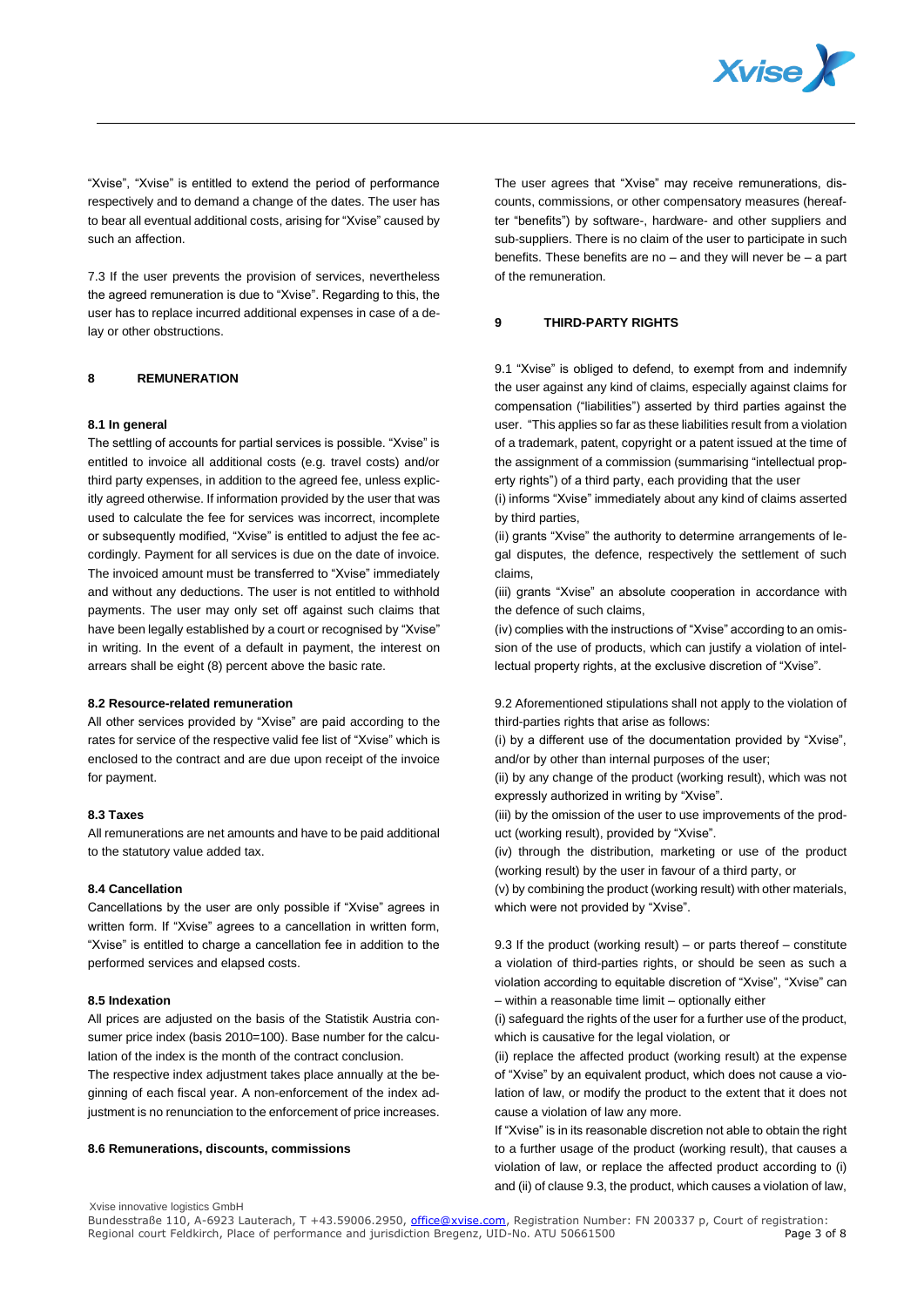

will be returned to "Xvise" and "Xvise" will refund the amount to the user, paid to "Xvise" for this product minus any depreciationthat was amortised for the use of the product by the user over a period of five (5) years, using the linear method.

# **10 EXEMPTION FROM THIRD PARTY CLAIMS**

10.1 The user is obliged to defend "Xvise" and to exempt "Xvise" from any kind of claims incurred by "Xvise". This also applies if claims are asserted against "Xvise" by third parties. The user is also obliged to indemnify "Xvise" against any kind of claims incurred by "Xvise", or claims that are asserted against "Xvise" in conjunction with third-parties' claims. This shall apply as far as those liabilities result from:

(i) another use of the products, as in accordance with the relevant documentation or instruction provided by "Xvise", or a use for other purposes of the user than internal ones,

(ii) any modified, redesigned or revised version of the product that has not been expressly authorized in writing by "Xvise",

(iii) the omission of the user to use or implement of corrections or improvements of the work, provided by "Xvise",

(iv) the distribution, marketing, or use of the work by the user to for the benefit of a third-party, or

(v) the connection of the product with materials that were not provided by "Xvise";

This applies, provided that "Xvise"

(i) informs the user immediately about any claims of third parties pursuant to the indemnification provisions of this agreement,

(ii) grants "Xvise" the authority to determine the arrangement of legal disputes, the defence, respectively the settlement of such claims,

(iii) grants "Xvise" an absolute cooperation in accordance with the defence of such claims.

10.2 If the user provides access to a software, specifications, contents or other materials provided by the user (hereafter "user materials"), the user is obliged to defend, exempt "Xvise" from and indemnify "Xvise" against any kind of claims incurred by "Xvise", or claims that are asserted against "Xvise" in connection with third-parties' claims, as far as these liabilities result from the provision of services. Such liabilities include in particular those that result from the violation of business secrets, trademarks, copyrights, or patent rights of third parties.

10.3 The user has to inform "Xvise" immediately in writing, if third parties assert property rights against the user. Only if "Xvise" informs the user, that it will not defend itself against the claim, the user is permitted to take action, especially in court to defend itself against the claims or satisfy claims of third-parties with reservation.

10.4 The limitation period of claims caused by violations of thirdparties' rights is twelve (12) months from delivery of the performance or the product.

10.5 The provisions of clause 10.4 shall not apply, if claims are based on an intentional behaviour of "Xvise".

# **11 COOPERATION AND KEY PERSONNEL**

11.1 The customer will cooperate with "Xvise", with regard to the provision of services by "Xvise". This includes in particular the provision of appropriate facilities and the nomination of key personnel to "Xvise" and the granting of a timely and error-free access to relevant and accurate data, information and employees of the user. The user further acknowledges and agrees that the performance of "Xvise" is in connection with the timely and effective implementation of the user´s obligations and his timely decisions and approvals.

11.2 The key personnel respectively the project specific key personnel and their representatives are those persons who are listed in individual contracts and annexes as direct contacts and project managers or persons who are generally entrusted with the internal order processing of a concrete cause, respectively who are related to it essentially. Vacations and absences of key personnel respectively project specific key personnel have to be announced to "Xvise" in writing. Simultaneously a representative has to be notified in writing including his contact data.

11.3 The user acknowledges, that in the event of necessary cooperation from the user's employees with employees of "Xvise", an omission of the user to provide necessary personnel with applicable facilities according to the services, may affect the fulfilment of the contract by "Xvise". If an omission of the user relating to the provision of personnel or any other omission affects the fulfilment of the contract, the appointments will be adapted accordingly. In case of contracts stipulating a fixed price, additional services provided by "Xvise" including ancillary services that are based on such an omission caused by the user will be in-voiced with the usual cost rates of "Xvise". The user acknowledges and agrees that "Xvise" is in fulfilment of its contractual obligations entitled to use data, materials and other information provided by the customer without any independent investigations and verifications; so far, "Xvise" is entitled to rely on the accuracy and completeness of this information.

11.4 Export regulations. Unless otherwise agreed, the user is responsible for compliance with all export regulations concerning his works, or works licensed for him, as well as all services or products, which were provided abroad by "Xvise" for the benefit of the user.

## **12 WARRANTIES**

12.1 "Xvise" warrants that the agreed features of performance are met and that they comply with the agreed scope of service.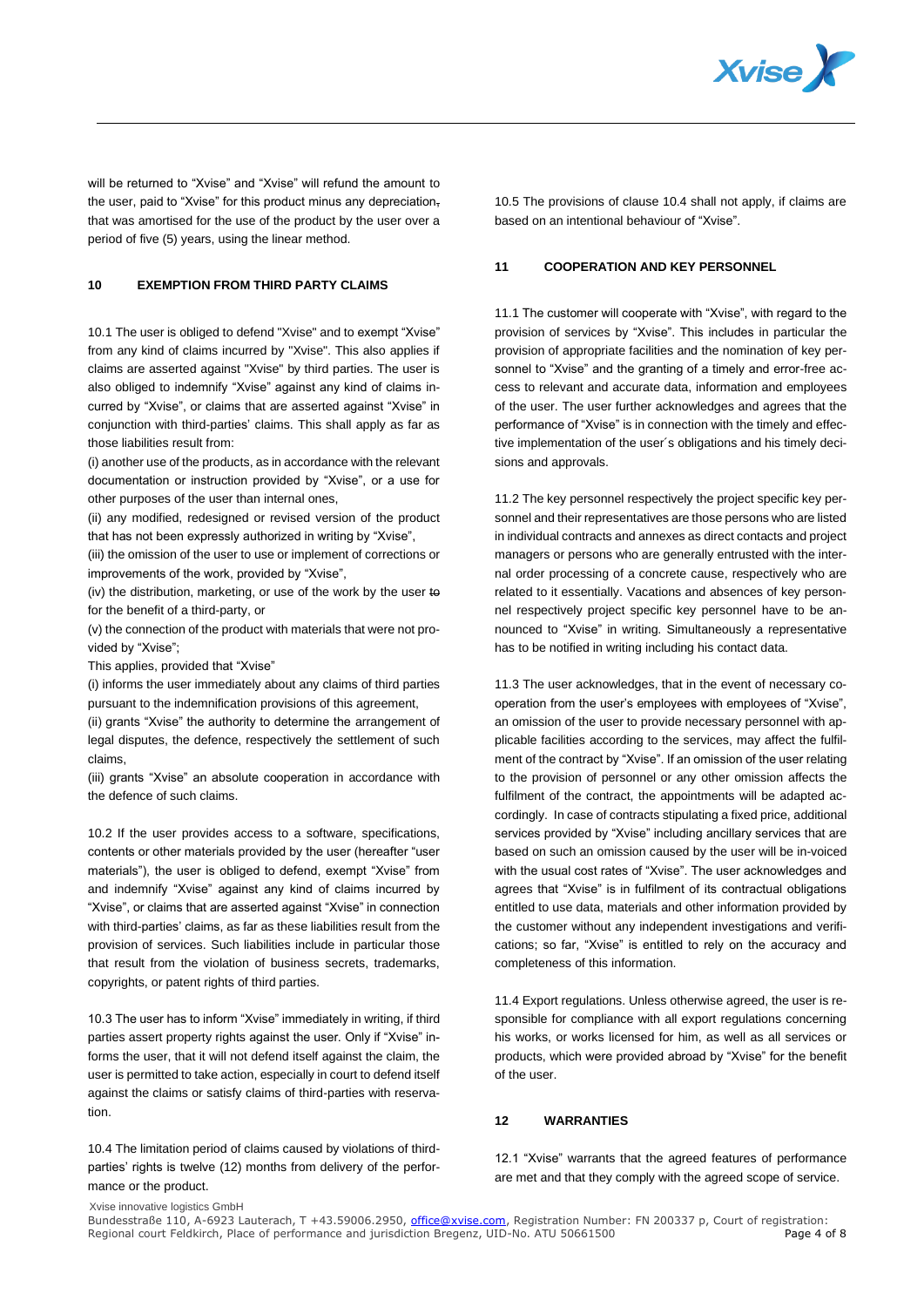

12.2 The contractual quality of the services and products only shall be governed by the specifications of the service description of the version that is valid at the time of contract conclusion. "Xvise" provides no warranty for any kind of test versions. If test versions contain any defects, they will be left excluding all rights.

12.3 Any deficiencies, interferences and/or other warranty claims must be notified in writing to "Xvise", immediately and in a generally comprehensible form, as well as in the modality that is defined in the description of services. The requirement of a generally comprehensible form is satisfied if the transmitted parameters allow a repetition or visualization of the defect.

12.4 The correction of the defects takes place by free subsequent improvement. For this purpose, an appropriate time must be conceded to "Xvise" in accordance with the provisions of the respective individual contracts. Unless otherwise agreed, from the date of the notice of defects according to clause 12.3 a period of at least six (6) weeks shall be deemed adequate. Therefore, the user may not refuse his consent unreasonably.

12.5 The termination of the contract by the user is only permitted, if "Xvise" has had an adequate opportunity to correct the defects and this correction has failed. Only the following cases are seen as failure of correction: the correction is impossible, "Xvise" refused to correct, "Xvise" delays the correction unreasonably, reasonable doubts concerning the prospects of success occur, or the correction is unacceptable for the user for any other reason. "Xvise" documents the notice of defect and as far as possible the progress of the correction of defects and informs the user about it immediately.

## **13 LIMITATION OF LIABILITY**

13.1 In all cases of contractual and non-contractual liability "Xvise" pays compensation or refunds futile expenses only to the extent specified below.

13.2 "Xvise" is fully liable if acted with intend. In case of gross negligence or for a lack of a condition for which "Xvise" has assumed guarantee, "Xvise" shall be liable only for typical damages, foreseeable at the time of contract conclusion, which should be prevented by the violated obligation or the guarantee. Furthermore, "Xvise" is not liable for lost profits in accordance to gross negligence.

13.3 With regard to slight negligence, "Xvise" is only liable for the breach of an essential duty ("Kardinalspflicht") and up to the liability limits listed in clause 13.4 and clause 13.5.

13.4 The violation of an essential duty referring to clause 13.3 is a violation of an obligation, whose fulfilment enables the proper

fulfilment of the contract, or which endangers the purpose of the contract and on whose compliance the user is entitled to rely on.

13.5 In case of slight negligence, referring to clause 13.3, the liability is limited to the amount of the agreed remuneration ("Vertragssumme") per case of damage, and altogether per contractual year to the amount of the double remuneration, which was paid for the service. The liability is furthermore limited to typical damages, foreseeable at the time of contract conclusion. Additionally, "Xvise" is not liable for lost profits or other consequential damages relating to slight negligence.

13.6 In all other cases of slight negligence, liability is entirely excluded.

13.7 The limitation of liability according to clause 13 shall also apply, if there is a personal liability of "Xvise" employees, vicarious agents and executive employees.

13.8 Nevertheless, the objection of comparative negligence remains possible. The limits of liability according to the clauses 13.1 up to 13.7 do not apply in accordance with personal injuries and the liability regarding to the product liability law.

# **14 USE OF SUBCONTRACTORS**

14.1 "Xvise" is entitled to provide its services through subcontractors. The use of subcontractors does not relieve the user from the responsibility of fulfilling the obligations of this agreement.

#### **15 DELAY**

15.1 In case of default of payment in significant height, "Xvise" is entitled to stop the services at the expense of the user. Nevertheless, the user is obliged to pay remuneration. "Xvise" is entitled to terminate the contract without a notice period, if the user is in default of a substantial part of payment, or in a more than two (2) months lasting period. It is still possible to enforce further claims. In case of a delay of payment, interest is agreed according to § 1333 para. 2 ABGB (8 percent above the base rate).

## **16 INSOLVENCY**

16.1 The user has to inform "Xvise" immediately, if he has requested the opening of insolvency proceedings, or intends to do so the next fourteen (14) calendar days, if insolvency proceedings have been requested by a third party or if the user has set the payment due to financial difficulties. This also applies if measures have been taken against him for the satisfaction of creditors' claims in temporal relation to financial difficulties, or if he agreed to arrangements for the satisfaction of creditors' claims in temporal relation to financial difficulties. If there are any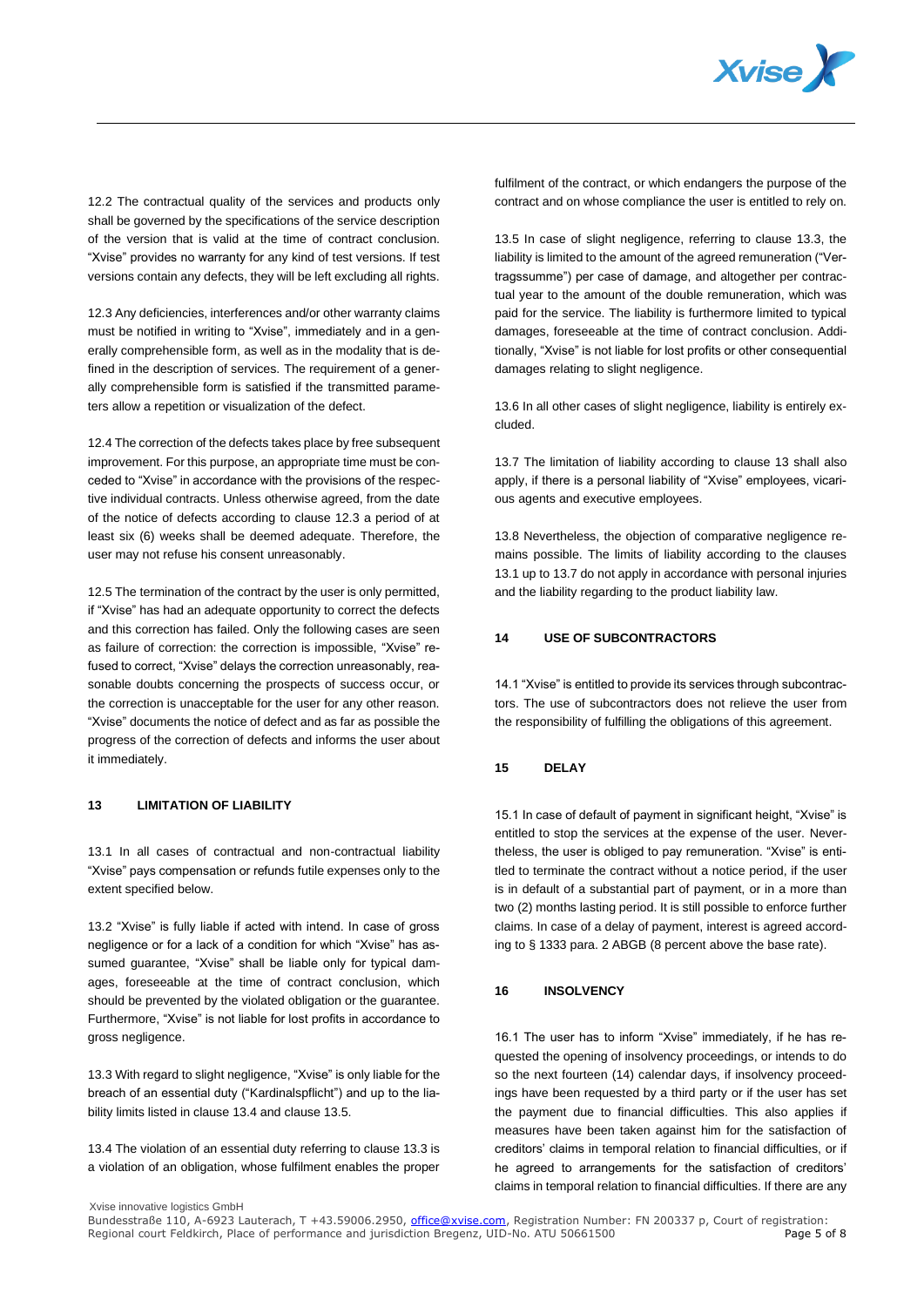

of the aforementioned cases, "Xvise" is entitled to an extraordinary termination of the contract without a notice period to the extent permitted by law.

# **17 FORCE MAJEURE**

17.1 "Xvise" is not a provider of IP- or telecommunication- infrastructures. Therefore, "Xvise" does not guarantee a successful transmission of IP packages (Packet-Loss) or specific latencies. With this in mind, the user is responsible for all connection risks or data transfer risks in public networks as well as in the user's own network.

17.2 In particular, the following circumstances are regarded as force majeure referring to clause 17:

- fire, explosions, flooding, for which the provider is not responsible.
- terror, war, mutiny, blockade, embargo, an industrial dispute lasting more than six weeks, that is not culpable caused by a party of the contract.
- general technical difficulties or connection failures of the internet, that cannot be influenced by a party of the contract.

17.3 "Xvise" is not obliged to fulfil its contractual obligations in the event and for the duration of force majeure.

17.4 By own knowledge, "Xvise" informs the user immediately about the occurrence of force majeure.

17.5 "Xvise" will do everything in its power that is necessary and reasonable in order to reduce the magnitude of the consequences that have been caused by force majeure.

# **18 STATUTE OF LIMITATIONS**

18.1 As far as contractual services of "Xvise" are concerned, claims fall under the statute of limitations for non-contractual performance to improvement, cancellation, price reduction, exemption, indemnification and compensation for futile expenses one (1) year after acceptance of the concerning product or according to performance of the relevant service, unless "Xvise" acts intentionally. The foregoing provision shall also apply, if the contractual requirement is the provision of goods. Therefore, instead of the acceptance will be the earliest possible date of transfer of risk, depending on the type of dispatch.

18.2 All other claims based on non-intentional behaviour of "Xvise" fall under the statute of limitations within two (2) years.

## **19 NON-SOLICITATION**

19.1 For the duration of the contract and for a period of one (1) year after its termination, the parties shall not entice away employees of the other party, which have been involved directly in the provision of contractual services, as an employee, consultant or in any other function, without the prior expressly written consent of the other party.

#### **20 DATA PROTECTION, DATA SECURITY**

#### **20.1 In general**

For maintenance and support services, "Xvise" may have access to personal data of the user. While processing and using personal data "Xvise" is obliged to follow the instructions of the user strictly. All instructions shall be in written form. The user is responsible for the admissibility of data collection, data processing and data usage as well as for the exercise of the rights of those affected.

#### **20.2 Authorizations**

"Xvise" may share access authorizations for the data provided to "Xvise" only with its employees to the extent necessary for their respective task(s). The access authorization of an employee of "Xvise" must be extinguished immediately, if the employee leaves the company, or changes its tasks with the result that he does not need access to the data any more.

#### **20.3 Copies, documentations**

"Xvise" undertakes not to make any copies or other records, or tolerate documentations by third parties or disclose copies to third parties, of personal data, that was transferred for processing or made available to "Xvise". Excluded from this are copies or other records that are absolutely necessary in the course of proper data processing.

## **20.4 Inadmissible use of data**

If instructions are exceeded, "Xvise" must not use data provided for processing or usage neither for own purposes nor for purposes of third parties. In accordance with this "Xvise" is also not permitted to provide access to this data to third parties.

#### **20.5 Requests of affected persons**

If the user is obliged to an individual, to provide information regarding the collection, processing or use of data from a person, because of applicable data protection laws "Xvise" shall supply the user to provide the information, provided that the user has requested "Xvise" to do so in writing and agreed to bear all incurring costs.

# **20.6 Data security**

"Xvise" undertakes to safeguard and protect all information and data of the user and of its employees according to the current state of the art immediately against copyright access, alteration, destruction or loss, unauthorized transmission, otherwise unauthorized processing or other abuse.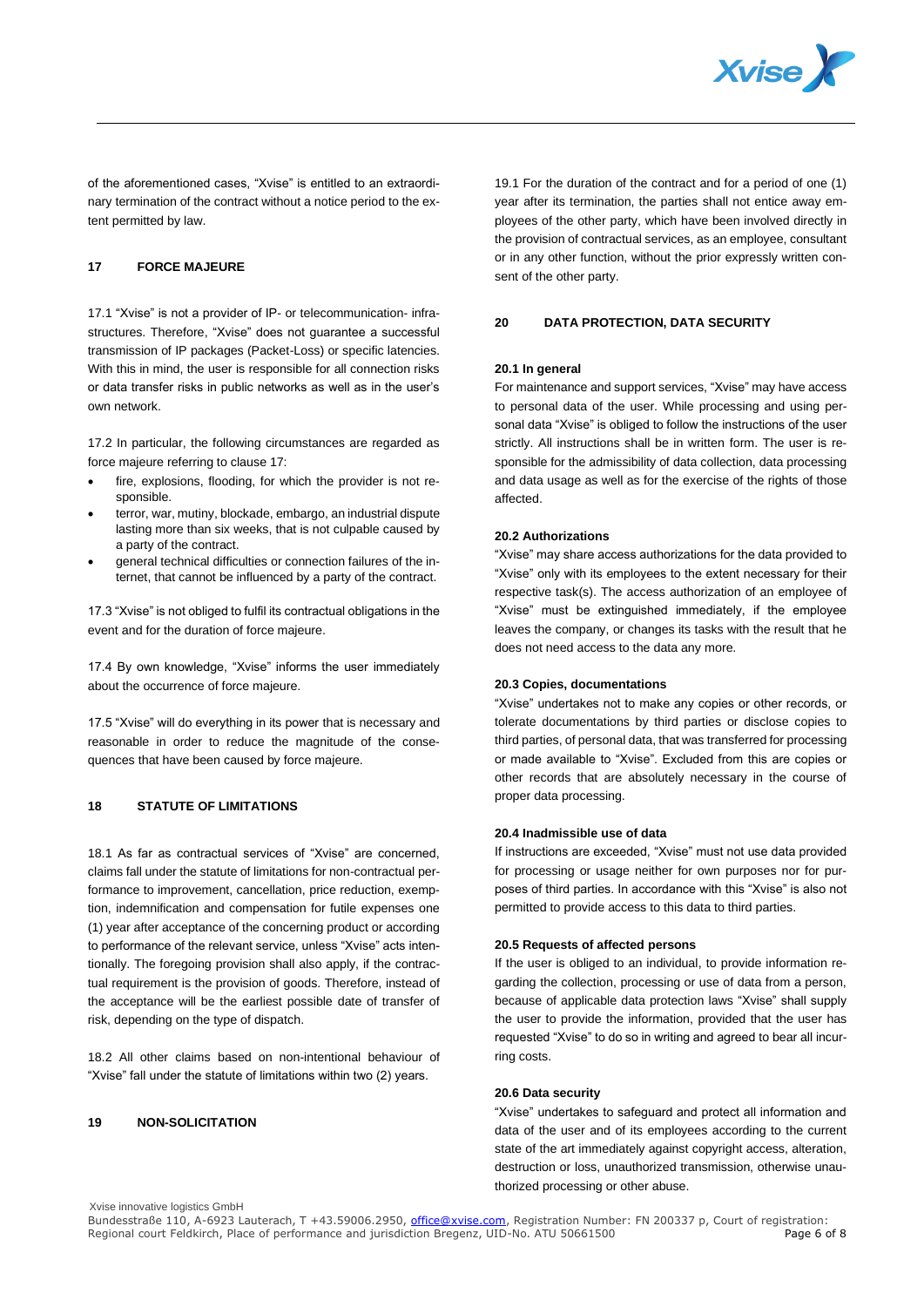

#### **20.7 Data secrecy**

"Xvise" is obliged to deploy only employees and subcontractors, which are obliged to comply with data secrecy.

# **21 CONFIDENTIALITY**

## **21.1 Scope of Confidentiality**

Each contractual partner is obliged to treat this agreement and any provided information or knowledge in any form, provided by one partner to the other or became available by any means to a party within this contractual (or pre-contractual) relationship, confidentially. This includes inter alia technical, commercial or organizational information that became available based on the parties' cooperation. Neither of the parties may use this information, exploit it nor make it available to third parties, without the prior written consent of the other party.

There is no consent of the other party needed, if the information is forwarded to third parties, which are subject to a legal obligation of secrecy. There is also no consent required, if the information is forwarded to employees who need the information for the fulfilment of contractual services. The parties ensure that these employees are bound by appropriate confidentiality obligations. Any use of this information is limited solely to the use for the fulfilment of commissions regarding to this contract. Each party shall inform the other party immediately after becoming aware of any unauthorized disclosure or possible loss of confidential information.

## **21.2 Exceptions**

This obligation does not apply to information that

- the other party has received or will receive from a third party lawfully and verifiable,
- are already well known in general at the beginning of the cooperation of the parties, or were commonly known subsequently without breach of this confidentiality obligation,
- were previously available for the party that receives this information, or
- have already been evolved independently from the party that receives this information.

#### **21.3 Reservation of granting rights**

Clause 21 or the mutual exchange of information grants no rights like ownership, license rights, usage rights, or others, regardless of whether property rights therefore exist or not.

## **21.4 Disclosure requirements**

The disclosure prohibition referring to clause 21.1 shall not apply if the parties are obliged to disclose the information by law or by judicial or administrative orders. In this case, the party that is responsible for disclosing is previously obliged to notify the other party of the disclosure of information so that the other party has

the opportunity to defend itself against such disclosure, to prevent or to limit it. The party that is obliged to disclose will face the disclosure issuing regulatory bodies using best efforts to ensure that all confidential information that must be disclosed will be treated confidentially.

## **21.5 Duration of the confidentiality commitment**

The confidentiality commitments of this agreement stay in force after termination of the contract for a period of three (3) years. According to the protection of personal data, the confidentiality commitment is unlimited effective.

## **21.6 Reservation of regulations to protect data**

The provisions of data protection and data security according to clause 20 of this contract shall remain unaffected.

# **22 ACCEPTANCE OF PERFORMANCE**

## **22.1 In general**

As far as "Xvise" provides work performances ("Werkleistungen" relating to §§ 1151 ff ABGB) to the user, the following applies:

- The user will carry out acceptance tests to check whether the performance mainly corresponds to the contractually agreed service ("specifications"). If individually agreed "Xvise" supports this tests.
- b) The user is obliged to accept or partial accept (as follows together "accept") the performance results to the extent that these are substantially equal to the contractual specifications.

#### **22.2 Implementation**

After completion of the agreed services, "Xvise" informs the user in writing about the readiness for acceptance. Immediately after the transfer, the user has to test the functions and check the integrity of the transferred services. The User has to accept or to do a deficiency claim within ten (10) business days beginning from the moment of the transfer. In the absence of such a deficiency claim warranty claims, claims for damages and claims based on mistakes expire. "Xvise" and the user shall document the acceptance in an acceptance protocol signed by both parties.

# **22.3 Defects at the acceptance**

"Xvise" corrects defects, detected at the acceptance, as soon as possible. Defects with a minor affect to the transferred services do not inhibit the obligation of the user to accept, regardless the obligation of "Xvise" to correct defects.

# **23 PRESS RELEASE AND REFERENCE IN THE LIST OF CLIENTS**

23.1 Without the prior written consent of the other party, neither party will make press statements to contractual provisions of ser-